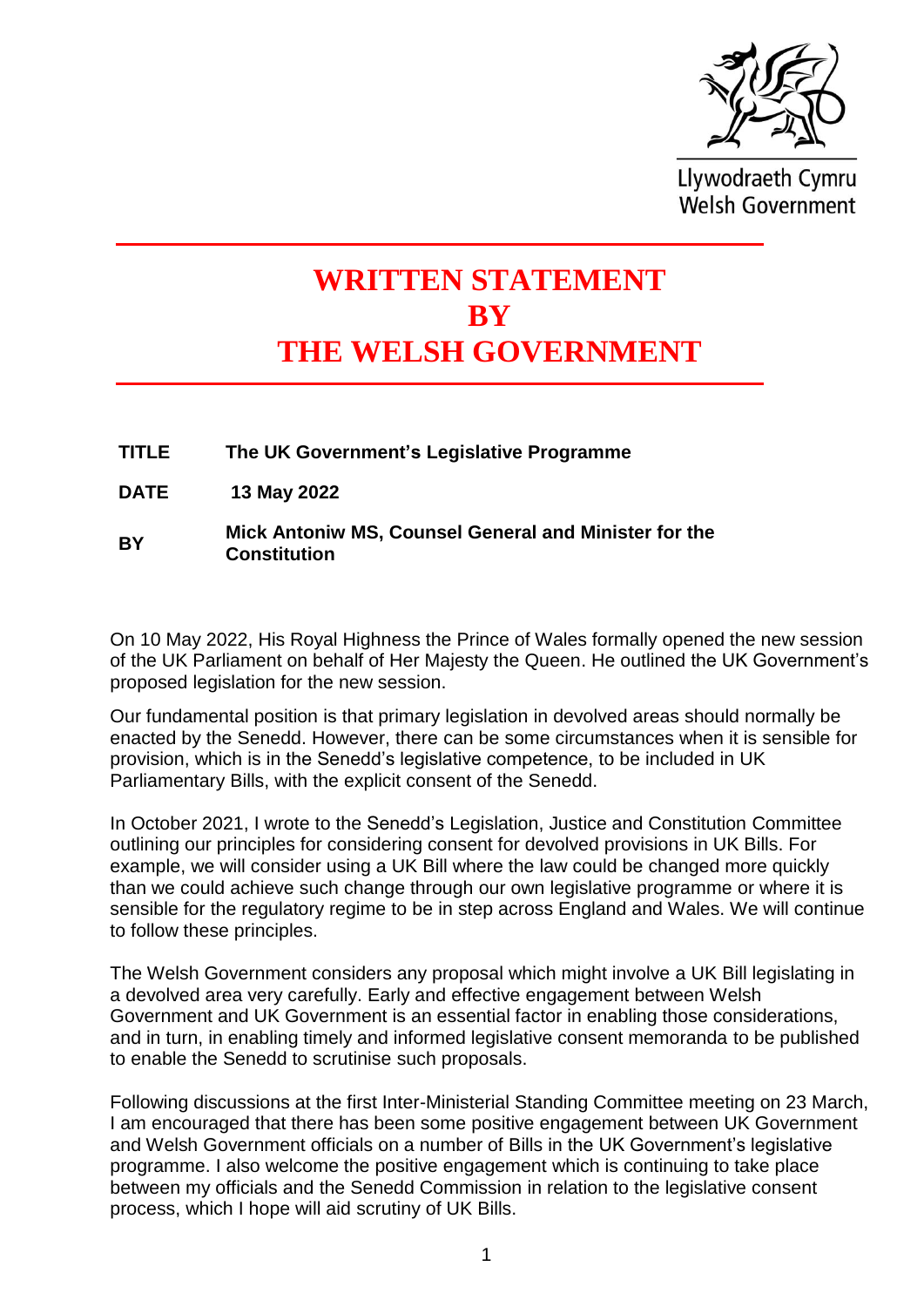I am mindful however that the last Parliamentary session resulted in a number of instances where the Sewel Convention was not respected. I am concerned about the lack of engagement on certain Bills and continue to believe that the Sewel Convention should be placed on a statutory and justiciable footing – this is the most appropriate way to protect our devolution settlement and safeguard the United Kingdom. I continue to call on the UK and Devolved Governments to work towards that goal.

Of the 38 Bills which the UK Government intends to bring forward in its Third Session of Parliament, some have already been introduced, whereas others will be at various stages of development. Our knowledge of the proposed provisions – and our engagement with the UK Government – varies from Bill to Bill; as does the extent to which provisions fall within devolved areas of competence or raise cross-border issues.

The UK Government had previously indicated to the Devolved Governments a set of 12 policy areas in which legislation of particular relevance to devolved interests might be included in its legislative programme. Our anticipation, therefore, has been that Bills in these areas may require an LCM, either because they contain, or are likely to contain, provision which is within the Senedd's competence, or because it modifies the Senedd's legislative competence. Information on these Bills can be found below.

Subsequent to the announcement of the UK Government's legislative programme, the Secretary of State for Wales made a Written Statement on 11 May referring to a total of 27 Bills that are likely to extend and apply in Wales. We have received only limited information on the other 15 Bills in this set.

The Welsh Government is seeking further information on this wider set of Bills, and indeed on the UK Government's overall legislative programme as a whole. Once information is available, all Bills will be assessed to determine whether the consent of the Senedd is required.

I look forward to sharing further information about relevant Bills and working with the Senedd on the legislative consent process throughout this new Parliamentary session.

The information on Bill provisions provided below draws upon information made publicly available by the UK Government.

# **1. Animal Welfare (Kept Animals) Bill**

This Bill was introduced in the last Parliamentary session and makes provision relating to the welfare of kept animals including farm animals, companion animals and kept wild animals.

A legislative consent memorandum was laid in relation to this Bill on 22 June 2021, with a supplementary legislative consent motion laid on 7 January 2022 (and subsequently revised on 3 March 2022).

#### **2. Brexit Freedoms Bill**